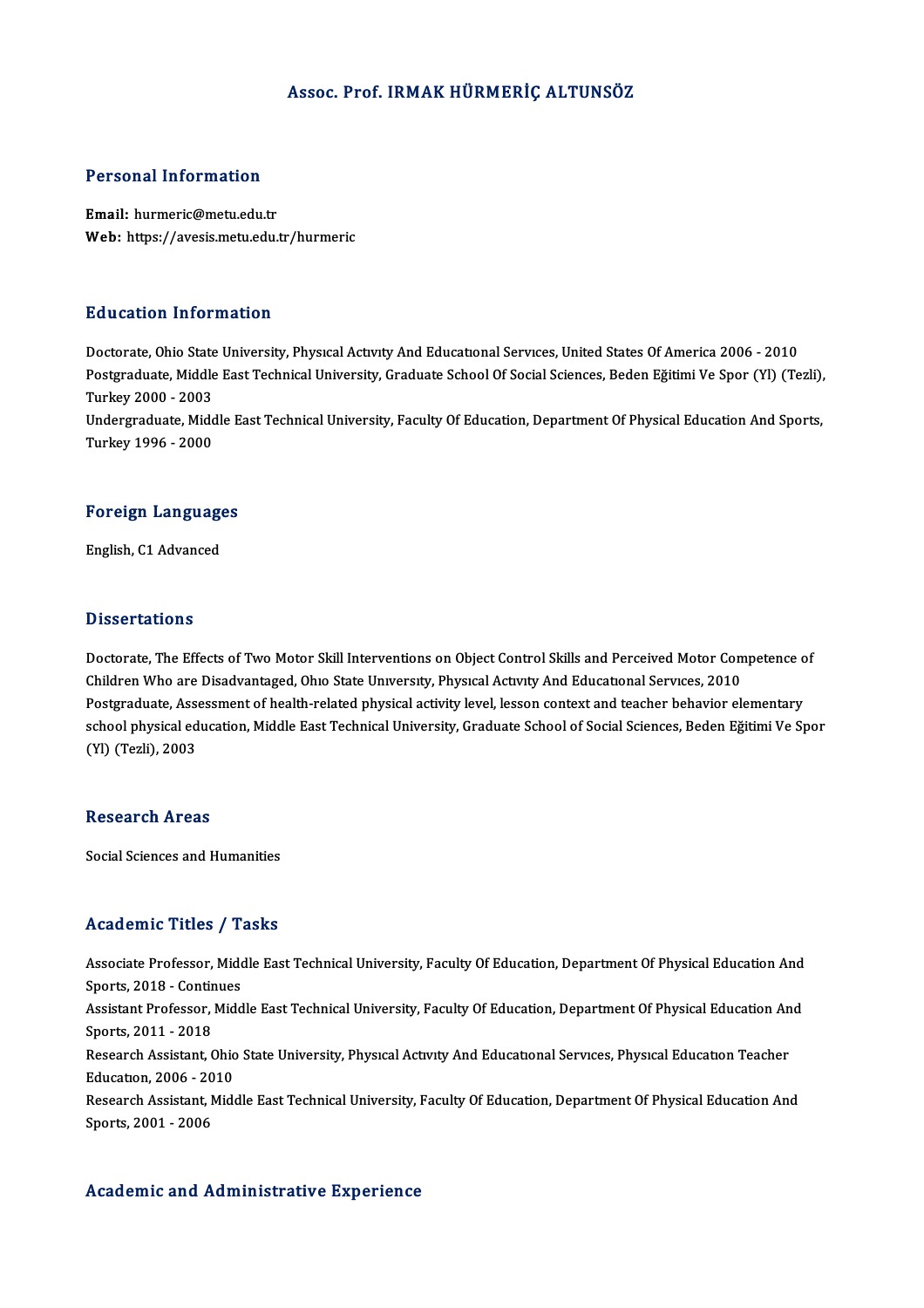Head of Department, Middle East Technical University, Faculty of Education, Department of Physical Education and<br>Sperts, 2018, ...2021 Head of Department,<br>Sports, 2018 - 2021 Sports, 2018 - 2021<br>Courses

Motor Development, Undergraduate, 2020 - 2021

### Advising Theses

Hürmeric Altunsöz I., THE EFFECTS OF PHYSICAL ACTIVITY MOBILE APPLICATION USAGE ON PHYSICAL ACTIVITY LEVEL, PERCEIVED HEALTH AND EXERCISE MOTIVATION IN RECREATIONAL ATHLETES, Postgraduate, Hürmeriç Altunsöz I., THE EFFE<br>LEVEL, PERCEIVED HEALTH AN<br>E.NUMANOĞLU(Student), 2021<br>HÜPMEPİC ALTINSÖZ I. Evalya

HÜRMERİÇ ALTUNSÖZ I., Evaluation of physical literacy of secondary school children, Postgraduate, H.Taş(Student),<br>2019 E.NUM<br>HÜRM<br>2019<br>HÜDM HÜRMERİÇ ALTUNSÖZ I., Evaluation of physical literacy of secondary school children, Postgraduate, H.Taş(Student),<br>2019<br>HÜRMERİÇ ALTUNSÖZ I., Evaluation of classroom teachers' confidence for teaching game and physical activ

2019<br>HÜRMERİÇ ALTUNSÖZ I., Evaluation o<br>Postgraduate, N.ULU(Student), 2016

# Articles Published in Journals That Entered SCI, SSCI and AHCI Indexes

rticles Published in Journals That Entered SCI, SSCI and Al<br>I. Evaluating the Physical Literacy of Secondary School Students<br>TAS H. Altunggr J. H. I. Evaluating the Physical Literacy of Secondary School Students<br>TAS H., Altunsoz I. H. Evaluating the Physical Literacy of Secondary School Students<br>TAŞ H., Altunsoz I. H.<br>EGITIM VE BILIM-EDUCATION AND SCIENCE, vol.46, no.208, pp.475-491, 2021 (Journal Indexed in SSCI)<br>Evamining the effect of evnoriential ma

TAŞ H., Altunsoz I. H.<br>EGITIM VE BILIM-EDUCATION AND SCIENCE, vol.46, no.208, pp.475-491, 2021 (Journal Indexed in SSCI)<br>II. Examining the effect of experiential marketing on behavioral intentions in a festival with a spec EGITIM VE BI<br><mark>Examining t</mark><br>sport event<br><sup>VAZICI T. Ko</sub></sup> Examining the effect of experiential ma<br>sport event<br>YAZICI T., Kocak S., HÜRMERİÇ ALTUNSÖZ I.<br>EUROPEAN SPOPT MANAÇEMENT QUARTER sport event<br>YAZICI T., Kocak S., HÜRMERİÇ ALTUNSÖZ I.<br>EUROPEAN SPORT MANAGEMENT QUARTERLY, vol.17, no.2, pp.171-192, 2017 (Journal Indexed in SSCI)<br>SKIRing to moter compatence: the influence of project sussessful kinesthet

YAZICI T., Kocak S., HÜRMERİÇ ALTUNSÖZ I.<br>EUROPEAN SPORT MANAGEMENT QUARTERLY, vol.17, no.2, pp.171-192, 2017 (Journal Indexed in SSCI)<br>III. SKIPing to motor competence: the influence of project successful kinesthetic inst EUROPEAN SPORT MANAGEMENT QUARTERLY, vol.17, no.2, pp.171-192, 2013<br>SKIPing to motor competence: the influence of project successful kipreschoolers on motor competence of disadvantaged preschoolers<br>HÜPMERIC ALTINSÖZ L Cood III. SKIPing to motor competence: the influence of project successful kinesthetic instruction for<br>preschoolers on motor competence of disadvantaged preschoolers<br>HÜRMERİÇ ALTUNSÖZ I., Goodway J. D. PHYSICAL EDUCATION AND SPORT PEDAGOGY, vol.21, no.4, pp.366-385, 2016 (Journal Indexed in SSCI) HÜRMERİÇ ALTUNSÖZ I., Goodway J. D.<br>PHYSICAL EDUCATION AND SPORT PEDAGOGY, vol.21, no.4, pp.366-385, 2016 (Journal Indexed in SSCI)<br>IV. EARLY CHILDHOOD EDUCATION MAJORS' SELF-EFFICACY FOR TEACHING FUNDAMENTAL MOTOR<br>SKI

PHYSICA<br>EARLY<br>SKILLS<br><sup>Hürmori</sup>

EARLY CHILDHOOI<br>SKILLS<br>Hürmeriç Altunsöz I.<br>PERCERTIAL AND M SKILLS<br>Hürmeriç Altunsöz I.<br>PERCEPTUAL AND MOTOR SKILLS, vol.121, pp.482-489, 2015 (Journal Indexed in SSCI) Hürmeriç Altunsöz I.<br>PERCEPTUAL AND MOTOR SKILLS, vol.121, pp.482-489, 2015 (Journal Indexed in SSCI)<br>V. Attitudes toward physical education classes of primary school students in Turkey<br>Kesek S. Hurmeric I.

PERCEPTUAL AND M<br>Attitudes toward p<br>Kocak S., Hurmeric I.<br>PERCEPTUAL AND M Attitudes toward physical education classes of primary school students in Turkey<br>Kocak S., Hurmeric I.<br>PERCEPTUAL AND MOTOR SKILLS, vol.103, no.1, pp.296-300, 2006 (Journal Indexed in SSCI)

# Articles Published in Other Journals

- rticles Published in Other Journals<br>I. Bedensel Okuryazarlık Kavramı ve Önemi<br>Tes H. Hüymenis Altunsöz I. Bedensel Okuryazarlık Kavramı ve Önemi<br>Taş H., Hürmeriç Altunsöz I. Bedensel Okuryazarlık Kavramı ve Önemi<br>Taş H., Hürmeriç Altunsöz I.<br>Hacettepe Spor Bilimleri Dergisi , vol.32, no.3, pp.109-122, 2021 (National Refreed University Journal)<br>Effect of training program implemented with a mage
- II. Effect of training program implemented with a maze-balance board on the developmental areas of preschool children Hacettepe Spor Bilimle<br>Effect of training preschool children<br>Väntam M. K., Almuar

Yöntem M.K., Akpınar S., Talas S., Hürmeriç Altunsöz I., Kılıçarslan A.

- preschool children<br>Yöntem M. K. , Akpınar S., Talas S., Hürmeriç Altunsöz I., Kılıçarslan A.<br>Journal of Pedagogical Research, vol.5, no.2, pp.49-60, 2021 (Refereed Journals of Other Institutions)<br>Sınıf Öğretmenlerinin Bede
- Yöntem M. K. , Akpınar S., Talas S., Hürmeriç Altunsöz I., Kılıçarslan A.<br>Journal of Pedagogical Research, vol.5, no.2, pp.49-60, 2021 (Refereed Journals of Other Institution<br>III. Sınıf Öğretmenlerinin Beden Eğitimi ve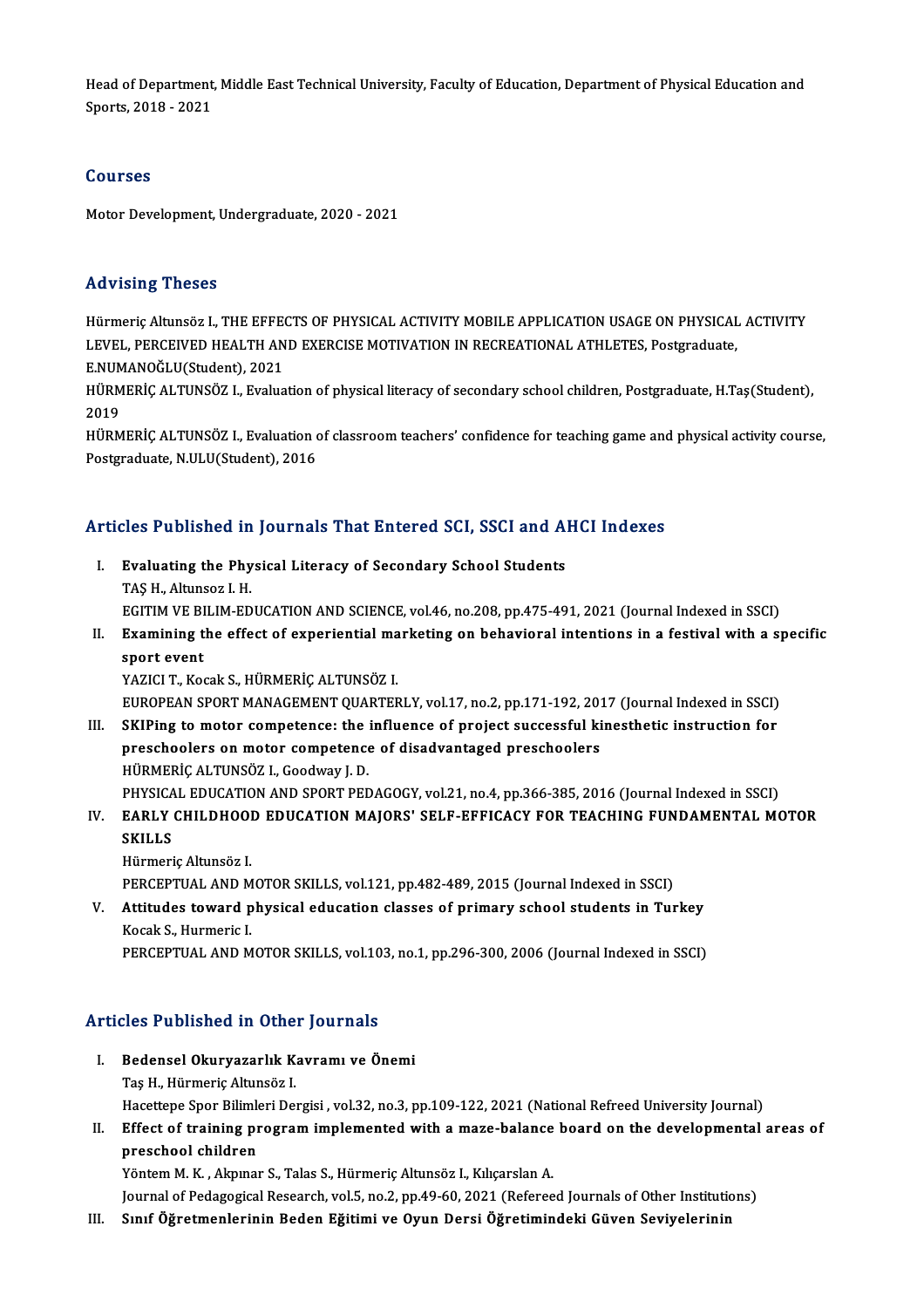### Değerlendirilmesi

UluN.,YazıcıT.,HürmeriçAltunsöz I. Değerlendirilmesi<br>Ulu N., Yazıcı T., Hürmeriç Altunsöz I.<br>Hacettepe Spor Bilimleri Dergisi, vol.30, pp.121-132, 2019 (Other Refereed National Journals)<br>Olimniyat Quunları'nda Sponsu Doveirilmesi IV. Olimpiyat Oyunları'nda Sporcu Devşirilmesi Hacettepe Spor Bilimleri Dergisi, vol.3<br>Olimpiyat Oyunları'nda Sporcu De<br>HÜRMERİÇ ALTUNSÖZ I., KOÇAK M. S.<br>Hacettene Spor Bilimleri Dergisi, vol.2 Hacettepe Spor Bilimleri Dergisi, vol.28, pp.115-127, 2017 (Other Refereed National Journals) HÜRMERİÇ ALTUNSÖZ I., KOÇAK M. S.<br>Hacettepe Spor Bilimleri Dergisi, vol.28, pp.115-127, 2017 (Other Refereed National Journals)<br>V. Türkiye deki spor liselerinde bulunan öğrencilerin öğretmenlerin ve yöneticilerin spor Hacettepe Spor Bilin<br><mark>Türkiye deki spor</mark><br>algılayış biçimleri<br>Görmez C. Kosak M Türkiye deki spor liselerinde bulunan ö<br>algılayış biçimleri<br>Görmez G., Koçak M. S. , Hürmeriç Altunsöz I.<br>Niğde Üniversitesi Boden Eğitimi ve Spor Bili algılayış biçimleri<br>Görmez G., Koçak M. S. , Hürmeriç Altunsöz I.<br>Niğde Üniversitesi Beden Eğitimi ve Spor Bilimleri Dergisi, vol.10, pp.416-427, 2016 (Other Refereed National Görmez G<br>Niğde Üni<br>Journals)<br>Self Pegy Niğde Üniversitesi Beden Eğitimi ve Spor Bilimleri Dergisi, vol.10, pp.416-427, 2016 (Other Refereed National<br>Journals)<br>VI. Self-Regulated Learning and Perceived Health Among University Students Participating in Physical<br>A Journals)<br>VI. Self-Regulated Learning and Perceived Health Among University Students Participating in Physical<br>Activity Classes McBrideR.E. ,HÜRMERİÇALTUNSÖZ I.,SuX.,XiangP.,DEMİRHANG. Activity Classes<br>McBride R. E. , HÜRMERİÇ ALTUNSÖZ I., Su X., Xiang P., DEMİRHAN G.<br>PHYSICAL EDUCATOR-US, vol.73, no.2, pp.352-372, 2016 (Journal Indexed in ESCI)<br>Metar ekill interventions for young shildron VII. Motor skill interventions for young children<br>HÜRMERİÇ ALTUNSÖZ I. PHYSICAL EDUCATOR-US<br>**Motor skill interventic<br>HÜRMERİÇ ALTUNSÖZ I.**<br>Niğde Bodon Fğitimi ve S Motor skill interventions for young children<br>HÜRMERİÇ ALTUNSÖZ I.<br>Niğde Beden Eğitimi ve Spor Bilimleri Dergisi, vol.9, pp.133-148, 2015 (Other Refereed National Journals)<br>Spostators Bortisination Desisions in the Boskatho HÜRMERİÇ ALTUNSÖZ I.<br>Niğde Beden Eğitimi ve Spor Bilimleri Dergisi, vol.9, pp.133-148, 2015<br>VIII. Spectators Participation Decisions in the Basketball Matches<br>VII.DIZA *VOCAK* M.S. HÜPMERİÇ ALTUNSÖZ I. DEVRİLMEZ E Niğde Beden Eğitimi ve Spor Bilimleri Dergisi, vol.9, pp.133-148,<br>Spectators Participation Decisions in the Basketball Matc<br>YILDIZ A., KOÇAK M. S. , HÜRMERİÇ ALTUNSÖZ I., DEVRİLMEZ E.<br>Pamukkala Spor Bilimleri Dergisi vol.6 Spectators Participation Decisions in the Basketball Matches<br>YILDIZ A., KOÇAK M. S. , HÜRMERİÇ ALTUNSÖZ I., DEVRİLMEZ E.<br>Pamukkale Spor Bilimleri Dergisi, vol.6, pp.1-11, 2015 (Other Refereed National Journals) IX. The Effect of Yoga on Stress Anxiety and Depression among Turkish Adults A preliminary study Pamukkale Spor Bilimleri Dergisi, vol.6, pp.1-11, 20<br>The Effect of Yoga on Stress Anxiety and Dep<br>mehrtash s., KOÇAK M. S. , HÜRMERİÇ ALTUNSÖZ I.<br>Pamukkale Spor Bilimleri Dergisi vol.6, pp.30,40,2 The Effect of Yoga on Stress Anxiety and Depression among Turkish Adults A promentash s., KOÇAK M. S. , HÜRMERİÇ ALTUNSÖZ I.<br>Pamukkale Spor Bilimleri Dergisi, vol.6, pp.39-49, 2015 (Other Refereed National Journals)<br>Okul õ mehrtash s., KOÇAK M. S. , HÜRMERİÇ ALT<br>Pamukkale Spor Bilimleri Dergisi, vol.6, pp.<br>X. Okul öncesi dönemde fiziksel aktivite<br>HÜRMERİÇ ALTUNSÖZ I Pamukkale Spor Bilimler<br>Okul öncesi dönemde<br>HÜRMERİÇ ALTUNSÖZ I.<br>Celuk Ceguk Anne Baba X. Okul öncesi dönemde fiziksel aktivite<br>HÜRMERİÇ ALTUNSÖZ I.<br>Coluk-Çocuk Anne Baba Eğitimci Dergisi, no.102, pp.45-49, 2013 (National Non-Refereed Journal) XI. Assessment of health related physical activity level lesson context and teacher behavior in public Coluk-Cocuk Anne Baba Eğitimci Dergisi, no.102, pp.45-49<br>Assessment of health related physical activity leve<br>and private elementary school physical education<br>H<sup>i</sup>PMEPiC ALTINSÖZ L. KIRAZCLS, İNCEM L. SEPEE C Assessment of health related physical activity level<br>and private elementary school physical education<br>HÜRMERİÇ ALTUNSÖZ I., KİRAZCI S., İNCE M. L. , ŞEREF Ç.<br>Journal of International Council for Health Physical Educa Journal of International Council for Health, Physical Education, Sport and Dance, vol.41, no.4, pp.20-24, 2006<br>(Refereed Journals of Other Institutions) HÜRMERIÇ ALTUNSÖZ I., KİRAZCI S., İNCE M. L., ŞEREF Ç. Journal of International Council for Health, Physical Education, Sport and Dance, vol.41, no.4, pp.20-24, 2006<br>(Refereed Journals of Other Institutions)<br>XII. Beden eğitimi öğretmeni adaylarının sınıf organizasyonu ve d (Refere<br>Beden<br>analizi

## analizi<br>ŞEREF Ç., İNCE M. L. , HÜRMERİÇ ALTUNSÖZ I., SARAÇ L., YILDIRIM A.

Hacettepe Spor Bilimleri Dergisi, vol.15, no.4, pp.207-218, 2004 (Other Refereed National Journals)

## naceuepe spor Buimieri<br>Books & Book Chapters ooks & Book Chap<br>I. Motor Gelişim II<br>Hümoris Altungën

### I. Motor Gelişim II<br>Hürmeriç Altunsöz I.

in: Sporda Öğrenme ve Öğretmen II, Sadettin Kirazcı, Editor, Anadolu Yayınları, Eskişehir, pp.79-103, 2020 in: Sporda Öğrenme ve Öğretm<br>**ERKEN ÇOCUKLUK DÖNEMİ**<br>Yılmaz A., Hürmeriç Altunsöz I.<br>in: Cosuğu Tenume ve Doğarlan

### II. ERKEN ÇOCUKLUK DÖNEMİNDE MOTOR GELİŞİMİN DEĞERLENDİRİLMESİ

in: Çoçuğu Tanıma ve Değerlendirme, Günseli YILDIRIM Güzin ÖZYILMAZ, Editor, Pegem A Yayıncılık, Ankara, pp.1-<br>25, 2020 Yılmaz A.,<br>in: Çoçuğı<br>25, 2020<br>Badan Ei in: Çoçuğu Tanıma ve Değerlendirme, Günseli YILDIRIM Güzin ÖZYI<br>25, 2020<br>III. Beden Eğitimi ve Spor Öğretiminde Teknoloji Araştırmaları<br>Pulsa Y. Hümneris Altunsöz I. Sesk Humöz E

# 25, 2020<br>Beden Eğitimi ve Spor Öğretiminde Tekn<br>Bulca Y., Hürmeriç Altunsöz I., Saçlı Uzunöz F.<br>in: Beden Eğitimi ve Sporda Öğretim Telmeleji

Beden Eğitimi ve Spor Öğretiminde Teknoloji Araştırmaları<br>Bulca Y., Hürmeriç Altunsöz I., Saçlı Uzunöz F.<br>in: Beden Eğitimi ve Sporda Öğretim Teknolojileri, Arslan Yunus,Semiz Kıvanç, Editor, Pegem A Yayıncılık, Ankara,<br>nn Bulca Y., Hürme<br>in: Beden Eğitir<br>pp.73-86, 2019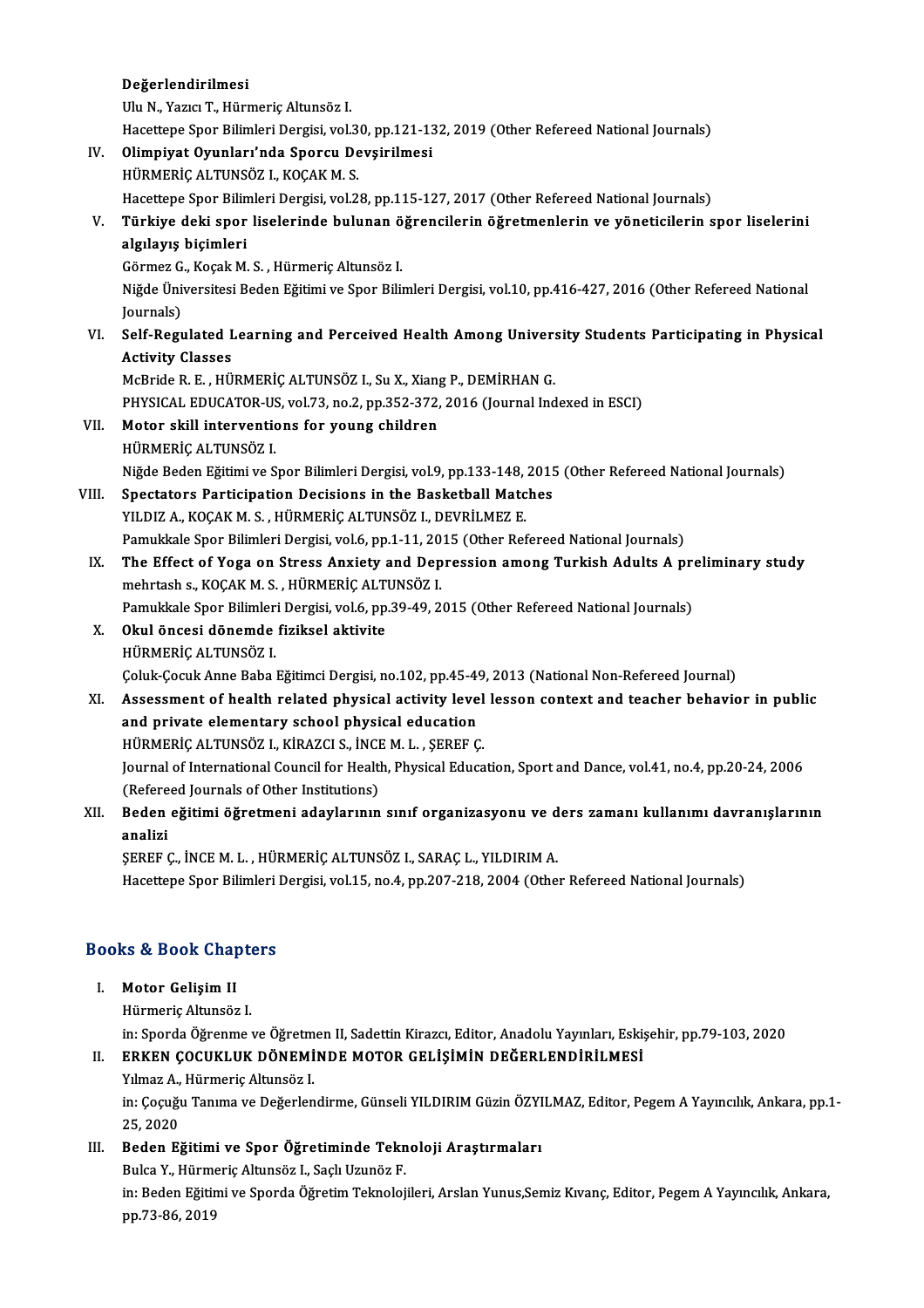# IV. Beden Eğitimi ve Spor Öğretimi Teknolojileri: Donanım

Beden Eğitimi ve Spor Öğre<br>Hürmeriç Altunsöz I., Yapar A.<br>in: Beden Eğitimi ve Sporda Öğ

Beden Eğitimi ve Spor Öğretimi Teknolojileri: Donanım<br>Hürmeriç Altunsöz I., Yapar A.<br>in: Beden Eğitimi ve Sporda Öğretim teknolojileri, Yunus Arslan,Kıvanç Semiz, Editor, Pegem A Yayıncılık, Ankara,<br>nn 27-24-2019 Hürmeriç Altuns<br>in: Beden Eğitim<br>pp.27-34, 2019<br>Eizikaal Calisis

### pp.27-34, 2019<br>V. Fiziksel Gelişim

HürmeriçAltunsöz I.

Fiziksel Gelişim<br>Hürmeriç Altunsöz I.<br>in: Erken Çocuklukta Gözlem ve Değerlendirme, Menekşe Boz, Editor, Anı Yayıncılık, Ankara, pp.159-198, 2018<br>47. Bölüm İlköğretim öğrengilerine uygulanan metar begeri programlarının doğ

VI. 47. Bölümİlköğretimöğrencilerine uygulananmotor beceri programlarının değerlendirilmesi in: Erken Çocuklukta<br>**47. Bölüm İlköğret**<br>Hürmeriç Altunsöz I.<br>in: Küresellesen Dün 47. Bölüm İlköğretim öğrencilerine uygulanan motor beceri programlarının değerlendirilmesi<br>Hürmeriç Altunsöz I.<br>in: Küreselleşen Dünyada Eğitim, Özcan Demirel,Serkan Dinçer, Editor, Pegem A Yayıncılık, Ankara, pp.671-678,<br>

Hürme<br>in: Kül<br>2017<br>Sport

2017<br>VII. Sportif Oyunlar

```
HürmeriçAltunsöz I.
```
in: Her yönüyle Okul Öncesi Eğitimi, Gökhan Duman, Editor, Hedef Yayıncılık, Ankara, pp.249-262, 2014

# m: нег уопиую окиї опсеѕі вдійні, бокпап Duman, войог, недег тауіпси<br>Refereed Congress / Symposium Publications in Proceedings

- efereed Congress / Symposium Publ<br>I. Parkur Sporu; Eğitimde Yeni Bir Araç<br>Velev O. Hüymonis Altuneëz L. Ince M. L I. Parkur Sporu; Eğitimde Yeni Bir Araç<br>Yolcu O., Hürmeriç Altunsöz I., Ince M. L. IV.PhysicalEducation,Sport,RecreationandDanceCongress, İstanbul,Turkey,10 -11 September 2021,pp.10 Yolcu O., Hürmeriç Altunsöz I., Ince M. L.<br>IV. Physical Education, Sport, Recreation and Dance Congress, İstanbul, Turkey, 10 - 11 September 2021, pp.1<br>II. Stages of Exercise Behavior Change and Perceived Exercise Benefits
- IV. Physica<br>Stages of<br>Students<br><sup>Vildirim</sup> A Stages of Exercise Behavior Chang<br>Students<br>Yildirim A., Taş H., Hürmeriç Altunsöz I.<br>ECEP Coneve Suitzerland 6 Sentembe

Students<br>19 Yildirim A., Taş H., Hürmeriç Altunsöz I.<br>ECER, Geneve, Switzerland, 6 September - 10 October 2021, pp.1

### Yildirim A., Taş H., Hürmeriç Altunsöz I.<br>ECER, Geneve, Switzerland, 6 September - 10 October 2021, pp.1<br>III. ANKARA'DAKİ ORTAOKUL ÖĞRENCİLERİNİN BEDENSEL OKURYAZARLIKLARININ İNCELENMESİ<br>TAS H. HÜRMERİC ALTINSÖZ I TAŞ H., HÜRMERİÇ ALTUNSÖZ I.<br>18. Uluslararası Spor Bilimleri Kongresi, 7 - 09 November 2020 ANKARA'DAKİ ORTAOKUL ÖĞRENCİLERİNİN BEDENSEL (<br>TAŞ H., HÜRMERİÇ ALTUNSÖZ I.<br>18. Uluslararası Spor Bilimleri Kongresi, 7 - 09 November 2020<br>Fizikool Aktivite ve Halk Sağlığı Dorsi Alan Öğrensilerin E

- TAŞ H., HÜRMERİÇ ALTUNSÖZ I.<br>18. Uluslararası Spor Bilimleri Kongresi, 7 09 November 2020<br>IV. Fiziksel Aktivite ve Halk Sağlığı Dersi Alan Öğrencilerin Fiziksel Aktiviteye Katılım Durumları ve Ders<br>Hakkındaki Görüsle 18. Uluslararası Spor Bil<br>Fiziksel Aktivite ve Ha<br>Hakkındaki Görüşleri<br>Hürmerie Altuneör L Fiziksel Aktivite ve<br>Hakkındaki Görüşl<br>Hürmeriç Altunsöz I.<br>III. Physicel Educatio H<mark>akkındaki Görüşleri</mark><br>Hürmeriç Altunsöz I.<br>III. Physical Education, Sport, Recreation and Dance Congress, İstanbul, Turkey, 13 - 14 June 2020, pp.128
	-

Hürmeriç Altunsöz I.<br>III. Physical Education, Sport, Recreation and Dance Congress, İstanbul, Turkey, 13 - 14 June 2020, pp.128<br>V. Recreational Exercise Motivation, Perceived Health and Physical Activity App Use among III. Physica<br>Recreatic<br>Students<br>Hümoric

Recreational Exercise Motivation, Perceived He<br>Students<br>Hürmeriç Altunsöz I., Numanoğlu E., Karayaprak G. D.<br>17th Annual Scientific Conference of Montenegrin Spe

Students<br>Hürmeriç Altunsöz I., Numanoğlu E., Karayaprak G. D.<br>17th Annual Scientific Conference of Montenegrin Sports Academy, Dubrovnik, Croatia, 2 - 05 April 2020, pp.10-11<br>Okul Önsesi Dönemde Firiksel Aktivite Behberler Hürmeriç Altunsöz I., Numanoğlu E., Karayaprak G. D.<br>17th Annual Scientific Conference of Montenegrin Sports Academy, Dubrov<br>VI. Okul Öncesi Dönemde Fiziksel Aktivite Rehberleri ve Uygulamaları<br>19 Nüpmepic Al Tinsöz I 17th Annual Scientific Co<br>Okul Öncesi Dönemde<br>HÜRMERİÇ ALTUNSÖZ I.<br>EIER 2019 19 - 22 June 1

- VI. Okul Öncesi Dönemde Fiziksel Aktivite Rehberleri ve Uygulamaları<br>HÜRMERİÇ ALTUNSÖZ I.<br>EJER 2019, 19 22 June 2019
- VII. Çocuklarda Algılanan Motor Yeterlilik Envanterinin Türkçe'ye Uyarlama Çalışması. Mülazimoğlu Balli Ö., Hürmeriç Altunsöz I. IV. International Eurasian Educational Research Congress, Ankara, Turkey, 19 - 22 June 2019, pp.3091-3093

### Mülazimoğlu Balli Ö., Hürmeriç Altunsöz I.<br>IV. International Eurasian Educational Research Congress, Ankara, Turkey, 19 - 22 June 2019, pp.309<br>VIII. Adaptation of the Self-Confidence Scale for Teaching Games and Physic IV. International Eurasian Educationa<br>**Adaptation of the Self-Confidenc**<br>Ulu N., Yazıcı T., Hürmeriç Altunsöz I.<br>Unternational Congress of Physical E Adaptation of the Self-Confidence Scale for Teaching Games and Physical Activity Course<br>Ulu N., Yazıcı T., Hürmeriç Altunsöz I.<br>I.International Congress of Physical Education, Sport, Recreation and Dance, İstanbul, Turkey,

Ulu N<br>LInte<br>pp.1<br>Evek I.International Congress of Physical Education, Sport, Recreation and Dance, İstanbul, Turkey, 26 - 28 April 201<br>pp.1<br>IX. Evaluation of Physical literacy of Secondary School Children: Preliminary findings from Çankaya<br>Dist

pp.1<br><mark>Evaluati</mark><br>District<br>TAS H H Evaluation of Physical litera<br>District<br>TAŞ H., HÜRMERİÇ ALTUNSÖZ I.<br>12th EJER Europeen Congress (´ District<br>TAŞ H., HÜRMERİÇ ALTUNSÖZ I.<br>13th FIEP European Congress (29th FIEP World Congress), İstanbul, Turkey, 26 - 29 September 2018<br>Persejiyad Physisal Astivity Neighberheed Environment of University Students from Ameey

TAŞ H., HÜRMERİÇ ALTUNSÖZ I.<br>13th FIEP European Congress (29th FIEP World Congress), İstanbul, Turkey, 26 - 29 September 2018<br>X. Perceived Physical Activity Neighborhood Environment of University Students from Amasya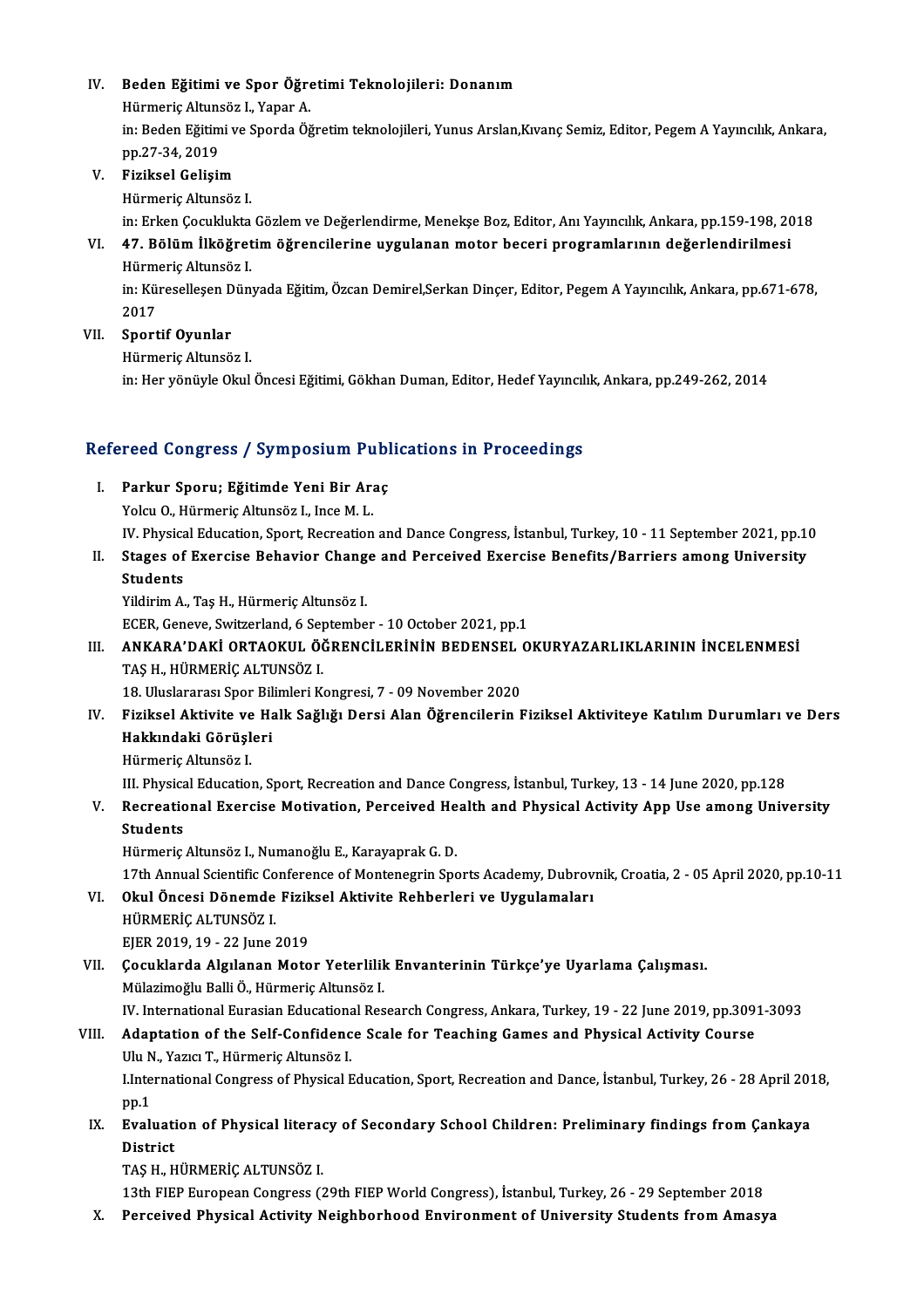HÜRMERİÇALTUNSÖZ I.,YOLCUO.,TAŞH.

HÜRMERİÇ ALTUNSÖZ I., YOLCU O., TAŞ H.<br>13th FIEP European Congress (29th FIEP World Congress), 26 - 29 September 2018<br>Evaluation of nhygisal astivity naishborhood environment (BANES) for unit HÜRMERİÇ ALTUNSÖZ I., YOLCU O., TAŞ H.<br>13th FIEP European Congress (29th FIEP World Congress), 26 - 29 September 2018<br>XI. Evaluation of physical activity neighborhood environment (PANES) for university students:<br>Preliminer 13th FIEP European Congress (29th FIEP World Cong<br>Evaluation of physical activity neighborhood en<br>Preliminary findings from an adaptation study<br>H<sup>ijpMEDic ALTINSÖZ L TAS H,</sup> YOLCU O Evaluation of physical activity neighb<br>Preliminary findings from an adaptati<br>HÜRMERİÇ ALTUNSÖZ I., TAŞ H., YOLCU O.<br>Presented at Health Agress Lifespan (HAL) Preliminary findings from an adaptation study<br>HÜRMERİÇ ALTUNSÖZ I., TAŞ H., YOLCU O.<br>Presented at Health Across Lifespan (HAL): International conference on healthiness and fitness across the<br>lifespan Magdeburg Cermany, 12, HÜRMERİÇ ALTUNSÖZ I., TAŞ H., YOLCU O.<br>Presented at Health Across Lifespan (HAL): Internationa<br>lifespan, Magdeburg, Germany, 12 - 15 September 2018<br>Evaluation of Classroom Toasbors' self sonfidens: XII. Evaluation of Classroom Teachers' self-confidence in teaching games and physical activity course<br>Ulu N., Yazıcı T., Hürmeric Altunsöz I. lifespan, Magdeburg, Germany, 12 - 15 September 2018 Evaluation of Classroom Teachers' self-confidence in teaching games and physical activity course<br>Ulu N., Yazıcı T., Hürmeriç Altunsöz I.<br>I.International Congress of Physical Education, Sport, Recreation and Dance, İstanbul Ulu N., Yazı<br>I.Internatio<br>2018, pp.1<br>Ovun ve E I.International Congress of Physical Education, Sport, Recreation and Dance, İstanbul, Turkey, 26 April - 28 June<br>2018, pp.1<br>XIII. Oyun ve FizikiEtkinler ile Beden Eğitimi ve Spor Derslerinin Temel Boyutları ve Öğrenci 2018, pp.1<br>XIII. Oyun ve FizikiEtkinler ile Beden Eğitimi ve Spor Derslerinin Temel Boyutları ve Öğrenci Davranış<br>Değişikliği BULCAY.,HÜRMERİÇALTUNSÖZ I. Değişikliği<br>BULCA Y., HÜRMERİÇ ALTUNSÖZ I.<br>Uluslararası 9th Beden Eğitimi ve Spor Öğretmenliği Kongresi, 19 - 22 October 2017<br>Changes in Kisking 28.2 Result of Motor Skill Rueguam In Presshoolare BULCA Y., HÜRMERİÇ ALTUNSÖZ I.<br>Uluslararası 9th Beden Eğitimi ve Spor Öğretmenliği Kongresi, 19 - 22 October 2<br>XIV. Changes in Kicking as a Result of Motor Skill Program In Preschoolers<br>utipMERIC ALTINSÖZ I Uluslararası 9th Beden E<br><mark>Changes in Kicking as</mark><br>HÜRMERİÇ ALTUNSÖZ I.<br>Werld Conference en Sci Changes in Kicking as a Result of Motor Skill Program In Preschoolers<br>HÜRMERİÇ ALTUNSÖZ I.<br>World Conference on Science Soccer, 31 May - 02 June 2017 HÜRMERİÇ ALTUNSÖZ I.<br>World Conference on Science Soccer, 31 May - 02 June 2017<br>XV. Analysis of Motor Skill Interventions on Elementary School Children.<br>HÜDMERİC ALTUNSÖZ I. MÜLAZMOĞLU PALLLÖ HÜRMERİÇ ALTUNSÖZ I., MÜLAZIMOĞLU BALLI Ö.<br>26th Uluslararası Eğitim Bilimleri Kongresi, 20 - 23 April 2017 Analysis of Motor Skill Interventions on Elementary Sch<br>HÜRMERİÇ ALTUNSÖZ I., MÜLAZIMOĞLU BALLI Ö.<br>26th Uluslararası Eğitim Bilimleri Kongresi, 20 - 23 April 2017<br>Evalustion Of Physical Activity Policies and Prastises At XVI. Evaluation Of Physical Activity Policies and Practices At Preschool Settings HürmeriçAltunsöz I.,BozM.,ÖztürkM.A. Evaluation Of Physical Activity Policies and Practices At Preschool Se<br>Hürmeriç Altunsöz I., Boz M., Öztürk M. A.<br>26. Uluslararası Eğitim Bilimleri Kongresi, Antalya, Turkey, 20 - 23 April 2017<br>Türkiyedeki Okul Öngesi Döne Hürmeriç Altunsöz I., Boz M., Öztürk M. A.<br>26. Uluslararası Eğitim Bilimleri Kongresi, Antalya, Turkey, 20 - 23 Apri<br>XVII. Türkiyedeki Okul Öncesi Dönemde Motor Beceri Uygulamaları<br>MÜLAZIMOČLU PALLLÖ, HÜPMERİC ALTUNSÖZ 26. Uluslararası Eğitim Bilimleri Kongresi, Antalya,<br><mark>Türkiyedeki Okul Öncesi Dönemde Motor Be</mark><br>MÜLAZIMOĞLU BALLI Ö., HÜRMERİÇ ALTUNSÖZ I.<br>14. Uluslararası Spor Bilimleri Kongresi, Antalya T. Türkiyedeki Okul Öncesi Dönemde Motor Beceri Uygulamaları<br>MÜLAZIMOĞLU BALLI Ö., HÜRMERİÇ ALTUNSÖZ I.<br>14. Uluslararası Spor Bilimleri Kongresi, Antalya, Turkey, 1 - 04 November 2016 MÜLAZIMOĞLU BALLI Ö., HÜRMERİÇ ALTUNSÖZ I.<br>14. Uluslararası Spor Bilimleri Kongresi, Antalya, Turkey, 1 - 04 November 2016<br>XVIII. Motor Development Assesment of Typical Children with Movement ABC 2 A preliminary study 14. Ulus<mark>l</mark><br>Motor I<br>Turkey<br><sup>Hürmori</sup> Motor Developmer<br>Turkey<br>Hürmeriç Altunsöz I.<br><sup>21et Annual Congres</sup> Turkey<br>Hürmeriç Altunsöz I.<br>21st Annual Congress of the ECSS (European College of Sport Science), Vienna, Austria, 6 - 09 July 2016 Hürmeriç Altunsöz I.<br>21st Annual Congress of the ECSS (European College of Sport Science), Vienna, Austria, 6<br>XIX. Spor yapan üniversite öğrencilerinin fiziksel aktivite seviyelerinin belirlenmesi<br>XII. DIRIMA A. HÜRMERIC A 21st Annual Congress of the ECSS (Eu<br>Spor yapan üniversite öğrencileri<br>YILDIRIM A., HÜRMERİÇ ALTUNSÖZ I.<br>25 Illucal Eğitim Bilimleri Kongresi, A Spor yapan üniversite öğrencilerinin fiziksel aktivite seviyelerin<br>25. Ulusal Eğitim Bilimleri Kongresi, Antalya, Turkey, 21 - 24 April 2016<br>21. Ulusal Eğitim Bilimleri Kongresi, Antalya, Turkey, 21 - 24 April 2016<br>Okul Ön YILDIRIM A., HÜRMERİÇ ALTUNSÖZ I.<br>25. Ulusal Eğitim Bilimleri Kongresi, Antalya, Turkey, 21 - 24 April 2016<br>XX. Okul Öncesi Dönem Çocuklarının ve Ebeveynlerinin Fiziksel Aktivite Seviyesi<br>uüpMERİÇ ALTUNSÖZ I 25. Ulusal Eğitim Bilimler<br>Okul Öncesi Dönem Ço<br>HÜRMERİÇ ALTUNSÖZ I.<br>1. Uluslararesi Kadın Çoğ Okul Öncesi Dönem Çocuklarının ve Ebeveynlerinin Fiziksel Aktivi<br>HÜRMERİÇ ALTUNSÖZ I.<br>1. Uluslararası Kadın Çocuk Sağlığı ve Eğitimi Kongresi, 14 - 15 April 2016<br>Perseiyed Meter Competence of Young Children HÜRMERİÇ ALTUNSÖZ I.<br>1. Uluslararası Kadın Çocuk Sağlığı ve Eğitimi Kongresi,<br>XXI. Perceived Motor Competence of Young Children<br>uüpMERİÇ ALTUNSÖZ I 1. Uluslararası Kadın Çoc<br>Perceived Motor Com<br>HÜRMERİÇ ALTUNSÖZ I.<br>III. International Exerciss HÜRMERİÇ ALTUNSÖZ I.<br>III. International Exercise and Sport Psychology Conference, Turkey, 22 - 24 October 2015 HÜRMERİÇ ALTUNSÖZ I.<br>III. International Exercise and Sport Psychology Conference, Turkey, 22 - 24<br>XXII. Physical Activity Levels of Young Children During Preschool Time<br>Hürmeric Altuneëz I III. International Exer<br>Physical Activity L<br>Hürmeriç Altunsöz I.<br>AIESEP International Physical Activity Levels of Young Children During Prescho<br>Hürmeric Altunsöz I.<br>AIESEP International Conference, Madrid, Spain, 8 - 11 July 2015<br>Prenesing a Model to Evernine the Effect of Everniential N Hürmeriç Altunsöz I.<br>AIESEP International Conference, Madrid, Spain, 8 - 11 July 2015<br>XXIII. Proposing a Model to Examine the Effect of Experiential Marketing on Satisfaction and Behavioral<br>Intentions of Ecstivel Perticipa AIESEP International Conference, Madr<br>Proposing a Model to Examine the<br>Intentions of Festival Participants<br>Varia T. Kasak M.S., Hünmeris Altunes Proposing a Model to Examine the Eff<br>Intentions of Festival Participants<br>Yazıcı T., Koçak M. S., Hürmeriç Altunsöz I.<br>World Leisure Congress, Alabama United ( Intentions of Festival Participants<br>Yazıcı T., Koçak M. S. , Hürmeriç Altunsöz I.<br>World Leisure Congress, Alabama, United States Of America, 07 September 2014, pp.69<br>Selested Veriables that Affost Besketbell Fens' Desision Yazıcı T., Koçak M. S. , Hürmeriç Altunsöz I.<br>World Leisure Congress, Alabama, United States Of America, 07 September 2014, pp.69<br>XXIV. Selected Variables that Affect Basketball Fans' Decisions of Participation in the Bask World Leisure Congress, Alabama, United States Of Ame<br>Selected Variables that Affect Basketball Fans' De<br>Yildiz A., Koçak M. S. , Hürmeriç Altunsöz I., Devrilmez E.<br>10th annual Congress of the European College of Sport Selected Variables that Affect Basketball Fans' Decisions of Participation in the Basketball Matches<br>Yildiz A., Koçak M. S. , Hürmeriç Altunsöz I., Devrilmez E.<br>19th annual Congress of the European College of Sport Science Yildiz A., Koçak M. S. , Hürmeriç Altunsöz I., Devrilmez E.<br>19th annual Congress of the European College of Sport Science, Amsterdam, Netherlands, 02 July 2014, pp.682<br>XXV. Validation of two psychometric instruments fo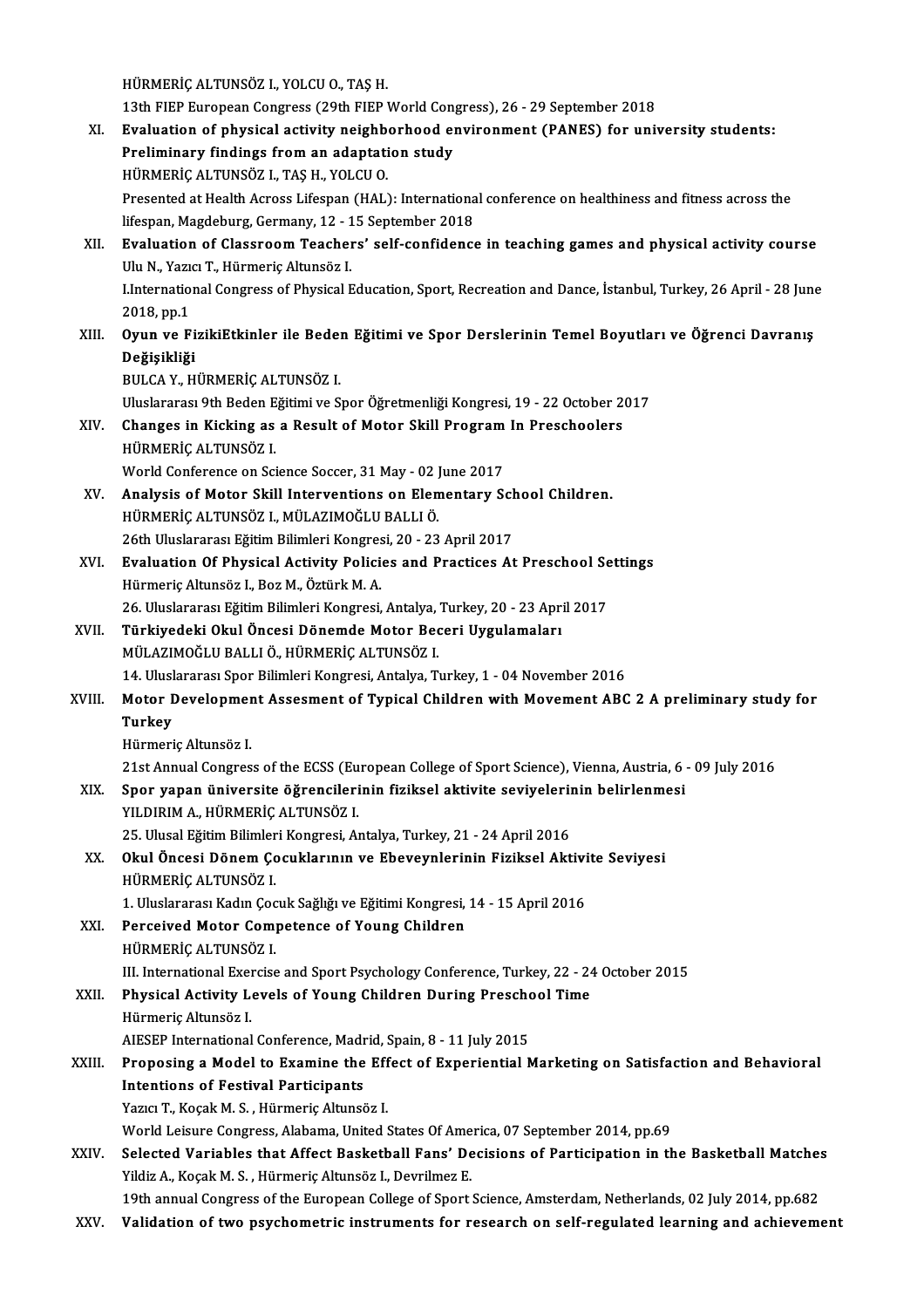|              | goals in Turkish physical education                                                                          |
|--------------|--------------------------------------------------------------------------------------------------------------|
|              | Mcbride R. E., Hürmeriç Altunsöz I., Demirhan G., Su X.                                                      |
|              | AIESEP International Conference, Warszawa, Poland, 4 - 07 July 2013, pp.1                                    |
| XXVI.        | Self-regulated learning and perceived health among Turkish students participating in university              |
|              | physical activity classes                                                                                    |
|              | Mcbride R. E., Demirhan G., Hürmeriç Altunsöz I., Su X.                                                      |
|              | AIESEP International Conference, Warszawa, Poland, 04 July 2013, pp.1                                        |
| XXVII.       | Developmental Perspective on Teaching Physical Education.                                                    |
|              | Hürmeriç Altunsöz I., Goodway J.                                                                             |
|              | 15th ECSS, Antalya, Turkey, 24 June 2010, pp 243                                                             |
| XXVIII.      | Promoting an ACTIVE START in Preschoolers                                                                    |
|              | Goodway J., HÜRMERİÇ ALTUNSÖZ I., Titus S., Dunn R.                                                          |
|              | 80th OAHPERD, 9 - 11 December 2009                                                                           |
| XXIX.        | High Autonomy Child Centered Education HACCI                                                                 |
|              | Shannon T., HÜRMERİÇ ALTUNSÖZ I., Goodway J.                                                                 |
|              | 80th OAHPERD, 9 - 11 December 2009                                                                           |
| XXX.         | Parental Involvement in Motor Skill Development of Children                                                  |
|              | HÜRMERIÇ ALTUNSÖZ I.                                                                                         |
|              | 14th Annual Diversity & Graduate Student Poster Fair, 13 - 15 May 2009                                       |
| XXXI.        | Teaching of Diversity in Physical Education Teacher Education                                                |
|              | Psimopolous C., HÜRMERİÇ ALTUNSÖZ I., Ann J.                                                                 |
|              | 14th Annual Diversity & Graduate Student Poster Fair, 13 - 15 May 2009                                       |
| XXXII.       | Physical activity in early childhood implications for future research                                        |
|              | HÜRMERİÇ ALTUNSÖZ I., Goodway J.                                                                             |
|              | Motor Development Research Consortium, 13 - 15 November 2007                                                 |
| XXXIII.      | A mastery approach to teaching early childhood physical education                                            |
|              | Robinson L., Goodway J., HÜRMERİÇ ALTUNSÖZ I., Amui H.                                                       |
|              | NASPE National Physical Education Teacher Education Conference, 10 - 12 October 2006                         |
| <b>XXXIV</b> | Developing health-related fitness awareness of college students.                                             |
|              | Hürmeric Altunsöz I., Ince M. L., Kirazci S.                                                                 |
|              | Universiade 2005, FISU (International University Sport Federation) Conference, İzmir, Turkey, 12 August 2005 |
| <b>XXXV</b>  | Attitudes of primary school students toward their physical education classes in Turkey                       |
|              | Koçak M. S., Hürmeriç Altunsöz I.                                                                            |
|              | 10th ICHPER.SD Europe Congress & TSSA 8th International Sports Science Congress, Antalya, Turkey, 17         |
|              | November 2004, pp 131                                                                                        |
| XXXVI.       | Primary school students' perceptions about same sex versus coeducational physical educational                |
|              | classes                                                                                                      |
|              | Hürmeriç Altunsöz I., Saraç L., Koçak M. S.                                                                  |
|              | 10th ICHPER.SD Europe Congress & TSSA 8th International Sports Science Congress, Antalya, Turkey, 17         |
|              | November 2004, pp 122                                                                                        |
| XXXVII.      | Student physical activity level and lesson context in elementary school physical education programs.         |
|              | Hürmeriç Altunsöz I., Kirazci S., Çiçek Ş., Ince M. L.                                                       |
|              | 7th International Sport Science Congress, Antalya, Turkey, 27 October 2002, pp.197-198                       |
|              |                                                                                                              |

### Supported Projects

Supported Projects<br>HÜRMERİÇ ALTUNSÖZ I., Project Supported by Higher Education Institutions, Okul Öncesi Çocukların Hareket<br>Celisimlerinin Belinlarmesi Ve Firilisel Aktivite Seviyalerinin Ölgülmesi, 2012, Centinues Bupporteur i rojects<br>HÜRMERİÇ ALTUNSÖZ I., Project Supported by Higher Education Institutions, Okul Önces:<br>Gelişimlerinin Belirlenmesi Ve Fiziksel Aktivite Seviyelerinin Ölçülmesi., 2012 - Continues<br>HÜRMERİÇ ALTUNSÖZ I. Pr Gelişimlerinin Belirlenmesi Ve Fiziksel Aktivite Seviyelerinin Ölçülmesi., 2012 - Continues<br>HÜRMERİÇ ALTUNSÖZ I., Project Supported by Higher Education Institutions, Okul Öncesi Çocuklar için "AKTİF BAŞLANGIÇ = AKTİF YAŞAM PROGRAMI" oluşturulması ve Etkinliğinin Araştırılması Okul Öncesi Çocuklar için "AKTİF